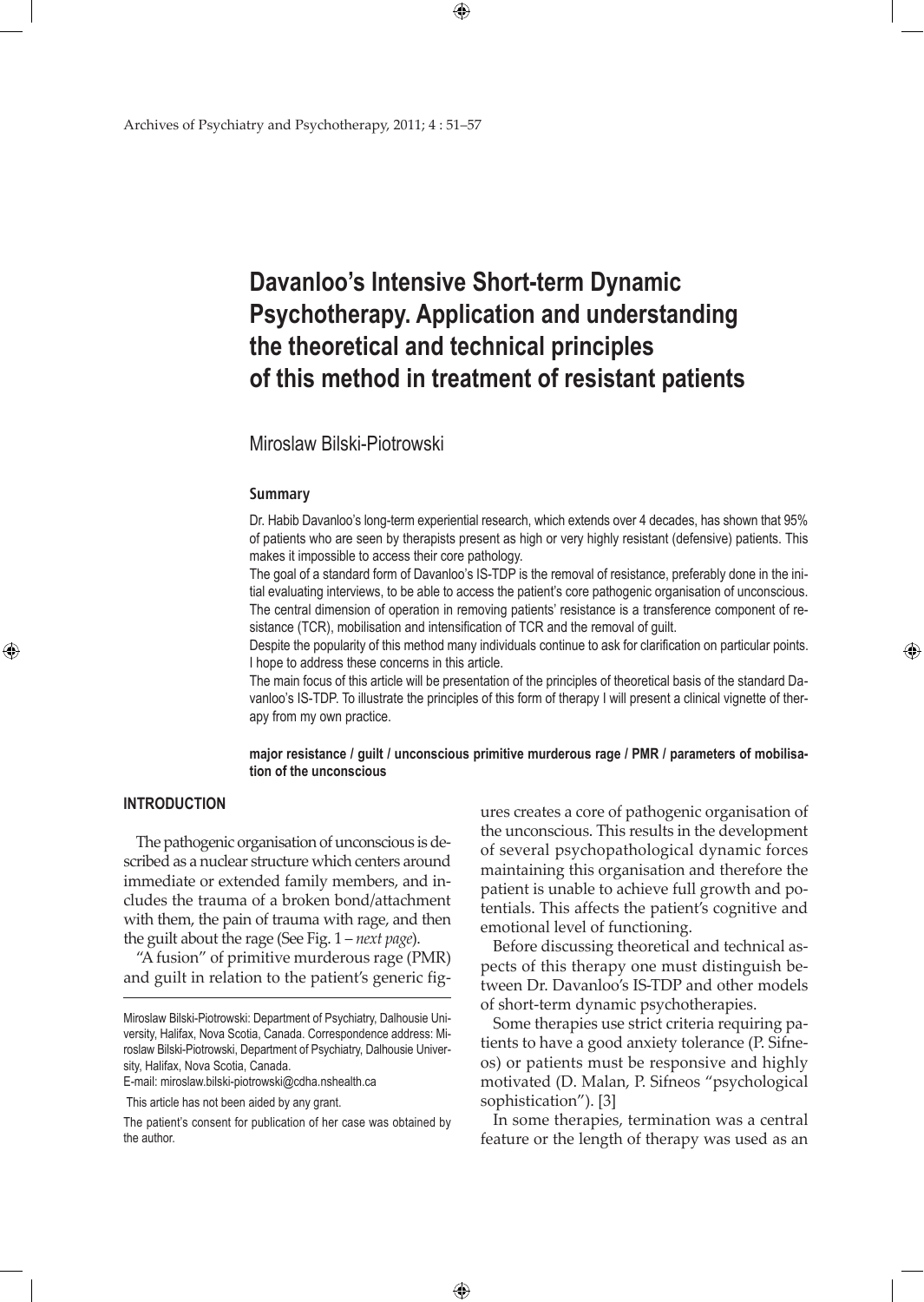$\bigoplus$ 

Bond/



**Figure 1.** Pathogenic organisation of the unconscious

actual tool of treatment e.g. J. Mann used less than 12 sessions. Also, the use of interpretation was used as a curative force with less emphasis on patients' defences (D. Malan, P. Sifneos). [3]

All these criteria limited the application of short term dynamic psychotherapies to only 2 to 10% of patients eligible for theses approaches.

## **Spectrum of Psychoneurotic Disorders according to Davanloo's criteria**

There is a broad applicability of this method to different spectrums of psychoneurotic disorders, from mild obsessional neurosis, phobic, and depressive disorders to life-long character neurosis with major characterological disturbances. According to Dr. Davanloo's criteria the spectrum of psychoneurotic disorders can be classified into five major groups. These groups are based on the degree of the patient's resistance and are used for psychodiagnostic classification. [1] There are as follows:

#### **1. Extreme Left on the Spectrum**

Patient is highly responsive to dynamic psychotherapy.

Suffering from: Mild obsessional neurosis of recent onset, mild phobic disorders etc.

Main features:

- Highly responsive
- • Circumscribed problem
- Single psychotherapeutic focus
- No major resistance
- Tactile defences only

#### **2. Mid-Left Side on the Spectrum**



Pain of trauma/

rage Guilt

about rage

Main features:

hour and half each.

• Moderate degree of resistance; presence of major resistance

Patients show some degree of resistance with mild characterological disturbances. Suffering from: obsessional neurosis, episodes of depression. Patients are highly responsive to this form of therapy and required around 30 sessions of an hour to

- Diffuse symptom disturbances
- Some degree of characterological disturbances
- Presence of unconscious violent rage, guiltand grief-laden unconscious feeling in relation to the early generic figures

#### **3. Mid-spectrum**

Patients have higher degree of resistance, they are still suitable candidate for the intensive short-term dynamic psychotherapy.

Main features:

• Presence of high degree of resistance; major resistance and the tactical organisation of the major resistance

⊕

- • Diffuse symptoms and characterological disturbances
- • Presence of unconscious murderous rage and guilt
- Fusion of sexuality and murderous rage
- Complicated core pathology

#### **4. Mid-right on the Spectrum**

Patients have complicated core pathology related to early life fusion of guilt and PMR (before 3 years of age). They are more suitable for a long-term therapy (more than 40 hours) or block therapy.

Main features:

 $\bigoplus$ 

Suffer from life-long psychoneurotic disturbances

- Very high degree of resistance
- • Diffuse symptoms and characterological disturbances; life-long character neurosis
- Core pathology highly complicated
- Presence of an unconscious primitive murderous rage, guilt- and grief-laden unconscious feelings

Archives of Psychiatry and Psychotherapy, 2011; 4 : 51–57



⊕

attachment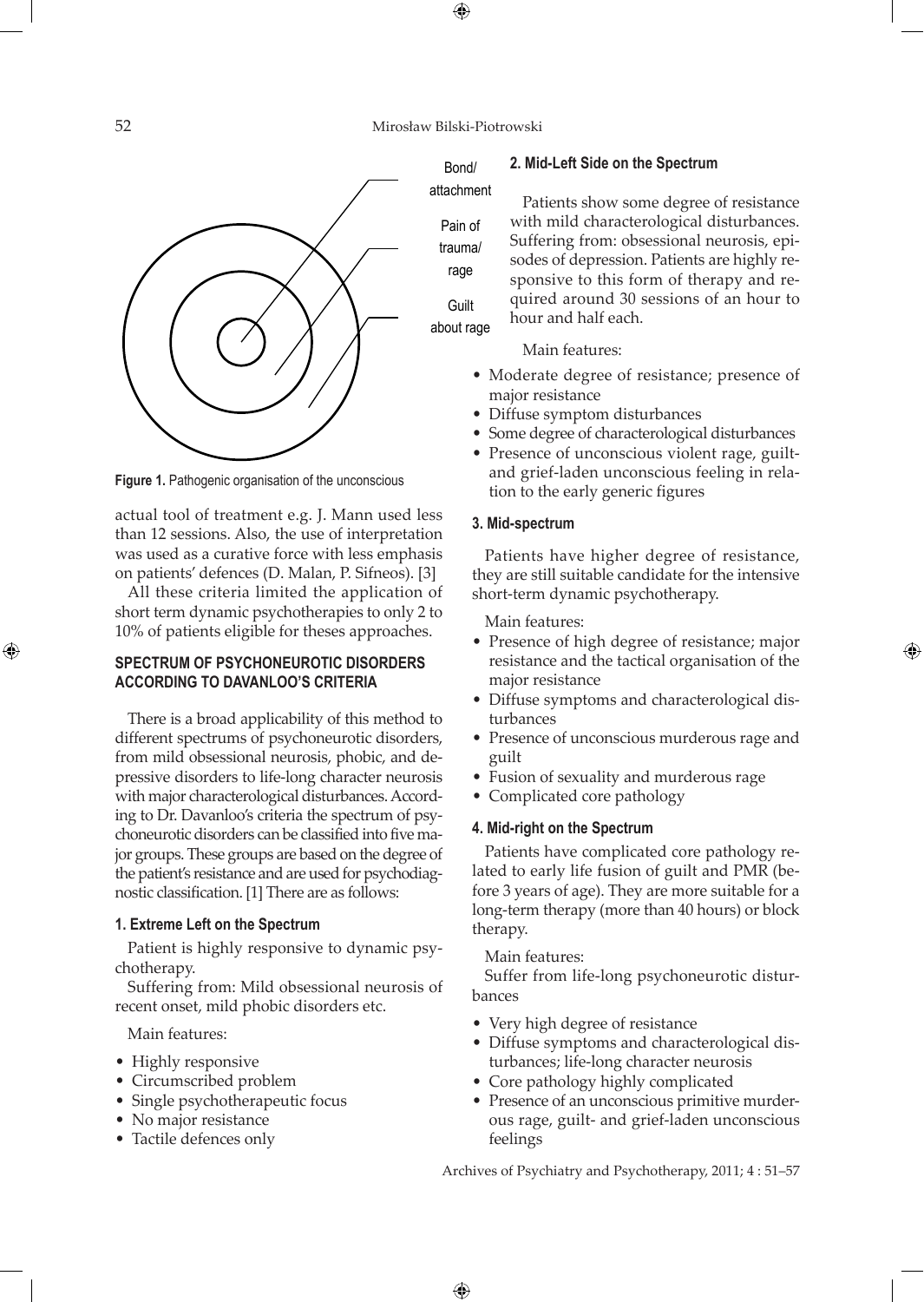⊕

- toward generic figures in their early life, "Perpetrator of unconscious" [1, 2]
- Deeply fused sexualised feelings with murderous rage and guilt

#### **5. Extreme Right on the Spectrum**

Patients have very complicated core pathology, requires multiply breakthroughs into unconscious to consolidate diffusion of PMR and guilt. They only suitable patients for the longterm therapy or block therapy.

Main features:

⊕

- Extreme degree of resistance
- • Symptoms and major characterological disturbances
- High degree of masochistic character traits
- Highly complicated core pathology
- Presence of highly primitive unconscious with torturous murderous rage and intense guilt and grief, multidimensional in relation to early generic figures
- Sexualised feelings, when present, deeply fused with unconscious guilt and primitive murderous rage (PMR)

It is important for therapists to become familiar with the theoretical principles of metapsychology of the unconscious in order to properly apply them during the process of psychodiagnostic assessment and treatment.

### **Theoretical principal of metapsychology of unconscious based on a case presentation**

To illustrate a basic principle of this method I will present a clinical vignette of therapy from my practice.

Unless the patient comes to the interview with the presence of mobilised transferencial feelings, it is imperative for the therapist to look for the patient's resistance in transference.

The following vignette describes a psychotherapy session with a 45 years old, professional woman who was suffering from life-long obsessional thoughts and compulsive behaviour with resistance against emotional closeness. The patient entered the session with anxiety in the form of striated muscle discharges (the presence of transference component of resistance). The patient's consent for publication of her case was obtained by the author.

T: How you feel coming, seeing me? P: I'm nervous right now, I'm not sure why…just driving here…

T: What else beside anxiety do you feel? P: It's different, I have been feeling really good this last week… it's different, last two weeks have been different, this week is different than last week, my rumination has been replaced with… it just my rumination are always negative, it is kind of humiliating…and it's totally replaced with good thoughts. If I have experiences, that I am kind of thinking about, fun things to happen, a good things to happen. It's a bit strange, why my head is filled with that, it's different, it's kind I have noticed. (\*numbers indicate minutes of the recorded interview)

\*1:11˝T: What you account for this anxiety? P: It must be something left… even last night I wasn't feeling good… T: How do you feel towards me? P: Good.

T: How do you experience this?

P: It's not just good, there is ambivalence, and I am telling you the dark staff... I am feeling kind of fear…,oh goodness…, here we go again…

If there is no presence of the transference component of resistance, the process starts with a phase of inquiry into the patient's problems and dynamic inquiry. This is followed by a phase of pressure towards the patient's feelings (this component is a part of a dynamic sequence) [1] in order to raise the transference component of resistance (TCR).

TCR is a centre of operation during the therapy [1, 2] and needs to be constantly monitored during the whole therapy. In general terms TCR is a constant build up of tension between the patient's transference feelings and the patient's resistance in transference.

The process of therapy should be accompanied by increased striated muscle discharges (increased unconscious anxiety involving deep sighs, tension and clenching hands, thumb pressing) by the patient. The absence of these physical signs may indicate that the pressure being applied to the underlying feelings by the therapist is too low or there is a significant fragility in the patient's characterological structure. This

Archives of Psychiatry and Psychotherapy, 2011; 4 : 51–57

 $\bigoplus$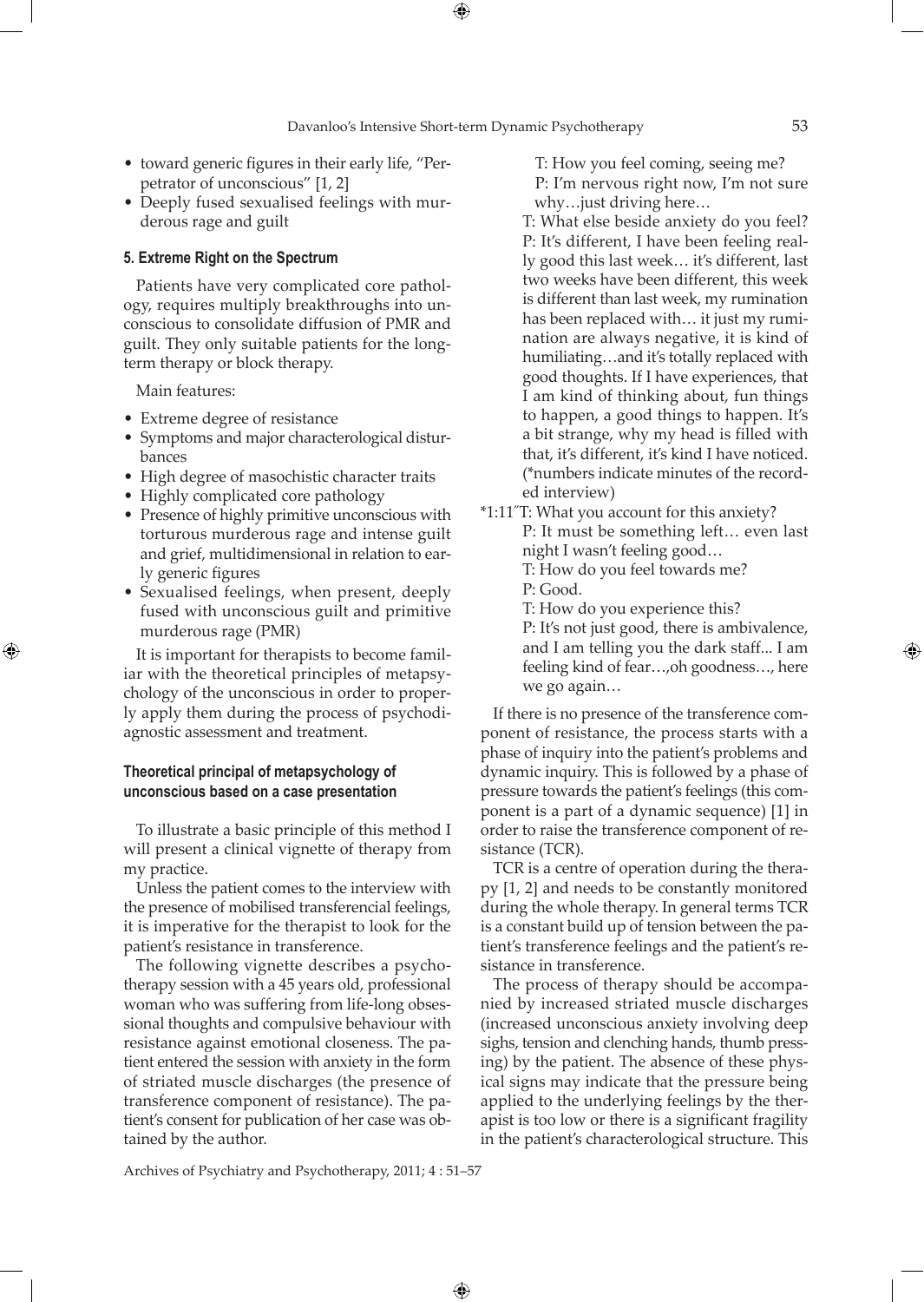needs to be reevaluated by the therapist as each of them requires different approach.

Raising by the therapist of TCR (2) can be achieved through:

- 1. Focusing on the patient's feelings
- 2. Focusing on the patient's resistance (not avoiding it but also not challenging)
- 3. Focusing on the patient's resistance against emotional closeness (RAEC) with the therapist

It is expected that this phase of the therapy mobilises the patient's defences, especially resistance against emotional closeness which is very desirable development.

If resistance is becoming clearly noticeable, this indicates that the process is going in the right direction. The therapist should not avoid the patient's resistance. This is crucial since many therapist wants "to comfort" the patient. This can be a technical issue (poor understanding of metapsychology of unconscious) or be a part of therapists' problem involving an activation of their own unconscious with increased unconscious anxiety during a session. Highly resistant patients usually want "to shut up" the therapist which is a part of the patient projecting his/her guilt onto the therapist (projecting of his/her unconscious onto therapist).

Projection needs to be removed/undone, so that the patient does not perceive the therapist as somebody who has provoked him/her. This, as well as other malignant defences (objectional character traits, defiance) needs to be addressed and undone before proceeding further into therapy.

Mobilisation and intensification of TCR; meeting the patient's defences.

A constant build up of tension between the patient's transference feelings and the patient's resistance in transference starts at the initial contact with the patient (unless there is known contraindication e.g. severe fragility of patient's characterological structure with inability to tolerate any form of anxiety as in laryngospasm, cognitive disruption, dissociation like episodes, acting out etc).

The presence of striated muscle discharges (e.g. the presence of deep sighs, thumb pressing, hands clenching etc) in the patient has important psychodiagnostic significance as it indicates that patient can tolerate further pressure

with intensification and mobilisation of his/her underlying feelings in transference.

At this phase the therapist also encounters the patient's resistance with different forms of defenses, which again has important psychodiagnostic value. Some of the patient's defences can be of a tactical nature. Some of them can be entrenched in the patient's core pathology and need to be dealt with directly through further pressure or head-on collision towards them [1].

It is strongly recommended not to challenge the patient's defences in the early phase of therapy as this will create misalliance and not allow for the significant rise of unconscious therapeutic alliance; the patient may feel he/she is being criticised by the therapist.

We return to the case: As a result of pressure, pressure and head on-collision towards her defenses, the patient showed a mobilisation of her unconscious complex feelings in transference. It is important to monitor the level of her unconscious anxiety as she starts experiencing the impulse. There should be an absence of any form of anxiety which will indicate that "a free" passage of primitive murderous rage (an impulse) is imminent.

Note: Impulse referring to neurobiological pathway of primitive murderous rage. A neurobiological pathway of primitive murderous rage impulse starts usually in the pelvis, spreads into the abdomen, chest, shoulders, arm, hands. It is described by the patient as a fire ball, volcano, pressure cooker [1]. Feeling is referring to experience of grief, guilt, mourning.

⊕

T. How do you feel towards me right now?

P. It's rage.

T. How violent is this rage if you don't close eyes if you look straight into my eyes? How violent, this powerful impulse of rage actually feels, physically in your body if you let this out completely uncensored?

P. I'm kind of little bit in touch with it right now.. .

T. ..how violent...

 $\bigoplus$ 

15:47 P. It's everywhere, I can feel in my arms

T. From which part of your body is coming…

P. Right here (pointing to lower abdominal area)

Archives of Psychiatry and Psychotherapy, 2011; 4 : 51–57

⊕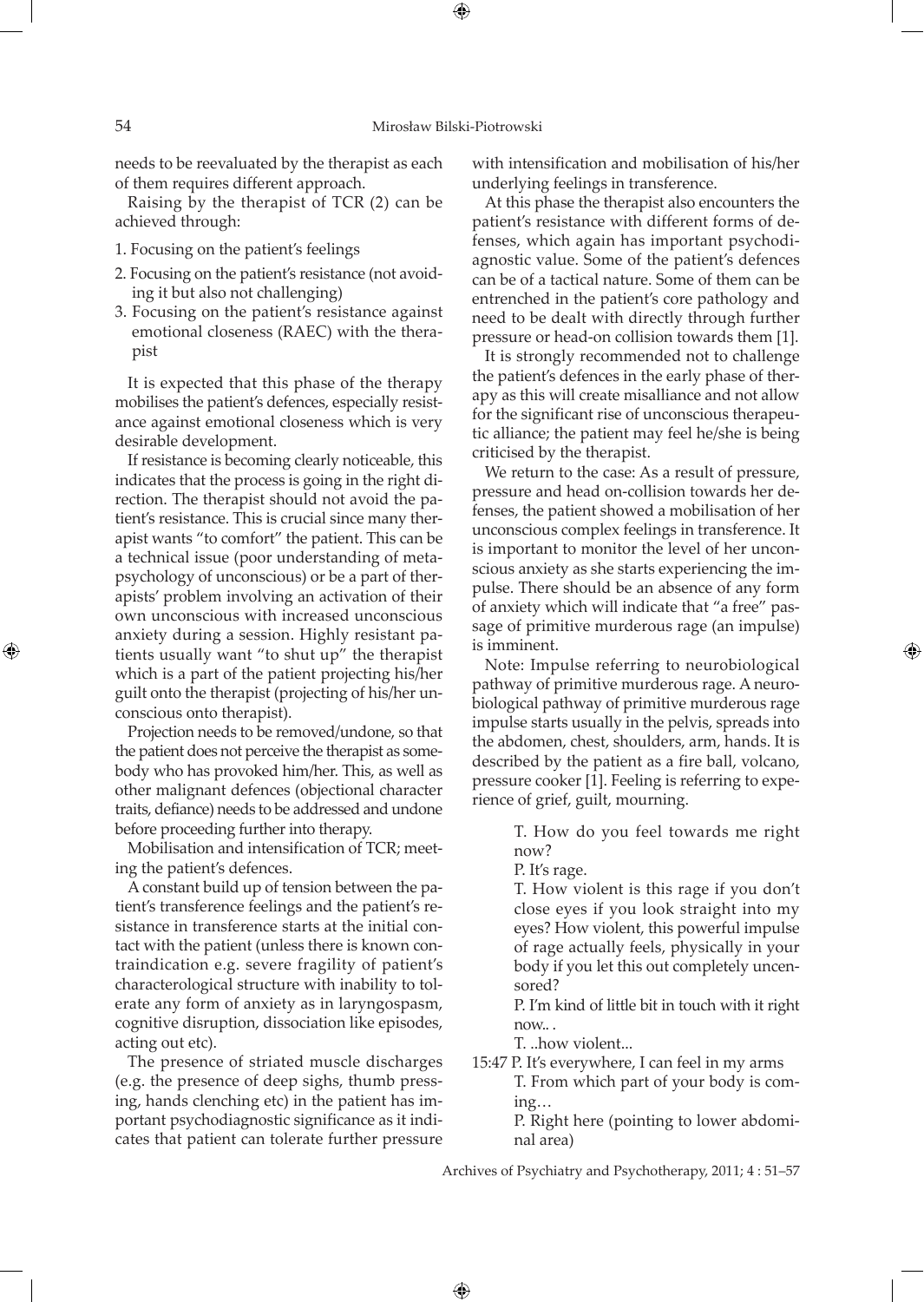⊕

T. If you build up in the fullest intensity.

P. Pressure, it is, it is more like a volcano. I don't know why I have always an image of volcano.

16:22 P. It's just percolating, constantly, it's just through all my body, it's different that I had, it's just percolating.

P. I don't feel hot, I feel more pressure.

In the above dialogue the patient shows a full activation of her neurobiological pathway of primitive murderous rage (PMR) accompanied by an absence of her unconscious form of anxiety. A breakthrough into her unconscious with an experience of PMR and a passage of guilt should occur without difficulty.

16:41 T. …and if you build this pressure in the fullest intensity you have, here with me,…

P. It's murderous rage.

T. How this murderous rage feels, if you unleash in the fullest intensity you can? P. It's more physical.

17:11 T. How violent?

⊕

17:43 P. It grabbing you, I'm not sure why you and it, that's same kind of throwing you against the wall and ripping you apart with my hands.

T. Grabbing me by what?

P. Grabbing you by neck.

T. By neck, how tight?

P. …and strangling you.

T. Are you in touch with this?

P. That's what I want to do, I want to,…it is not a volcano, it's very physical, primitive…

T. How primitive, what this impulse…

P. How much more primitive you can get?

P. Tear you, limb from limb…it's not even tearing… break your bones and by throwing you around like a rag-doll. But I am a person, I am not an animal. I want to do with my hands…

P. I want to be done with my hands.

T. Than you starting with which bone.

P. Your arms.

T. Grabbing which arm first?

P. That arm. (Pointing to the therapist's left arm)

T. How you ripping this, just…

P. Breaking it just force, apart, stepping on your leg like a piece of wood…I can, snapping everything and breaking your neck.

T. You starting, left limb, right, leg…

P. Breaking it like pieces of wood.

T. How this feel to release this powerful,

primitive murderous rage?

22:28 P. (deep sigh) (she stays silent and tearful)

23:04 T. If you look at my body, dismembered… look at my eyes. What this impulse feels like, is it gone?

23:18 P. (starts crying)

T. there is a wave of painful feeling, don't hold this in. Your life depends on this? As much painful there are, you can tolerate them. As you bring my eyes into the focus, what this powerful impulse… torn my body. As you looking into my eyes…

25:29 P. It's my dad.

25:42 T. How do you feel as you looking at his eyes?

P. (wave of painful feeling)

T. As you looking at your father's eyes. What colour of eyes do you see?

28:16 P. Blue (another wave of painful feelings)

29:47 P. He just lying on my lap.

T. How do you feel towards him as you looking at his eyes?

What this impulse has done to him?

30:33 T. As you looking at his blue eyes… don't

hold to your feelings, let this go through. P. (another wave of painful feelings)

32:14 T. Is he still on your lap?

P. Yap, I feel a bunch of different feelings towards him, I feel love of course, I feel grief. I feel like I have never really understood him. I spent so much time of my life not to be like him and at least … he …some dark staff…so many wonderful things that I like… him that…I feel badly about that…

Mobilisation of the unconscious is necessary for the passage of guilt. If the neurobiological and somatic pathways of PMR are in optimal position than a passage of guilt is assured (see Fig. 2 – *next page*).

Note: The guilt is the most painful experience of the whole process. It usually comes in waves with strong involvement of respiratory muscles (diaphragm, intercostals, neck muscles) with a contraction of the vocal cords presenting on some occasions with chocking like qualities.

Archives of Psychiatry and Psychotherapy, 2011; 4 : 51–57

 $\bigoplus$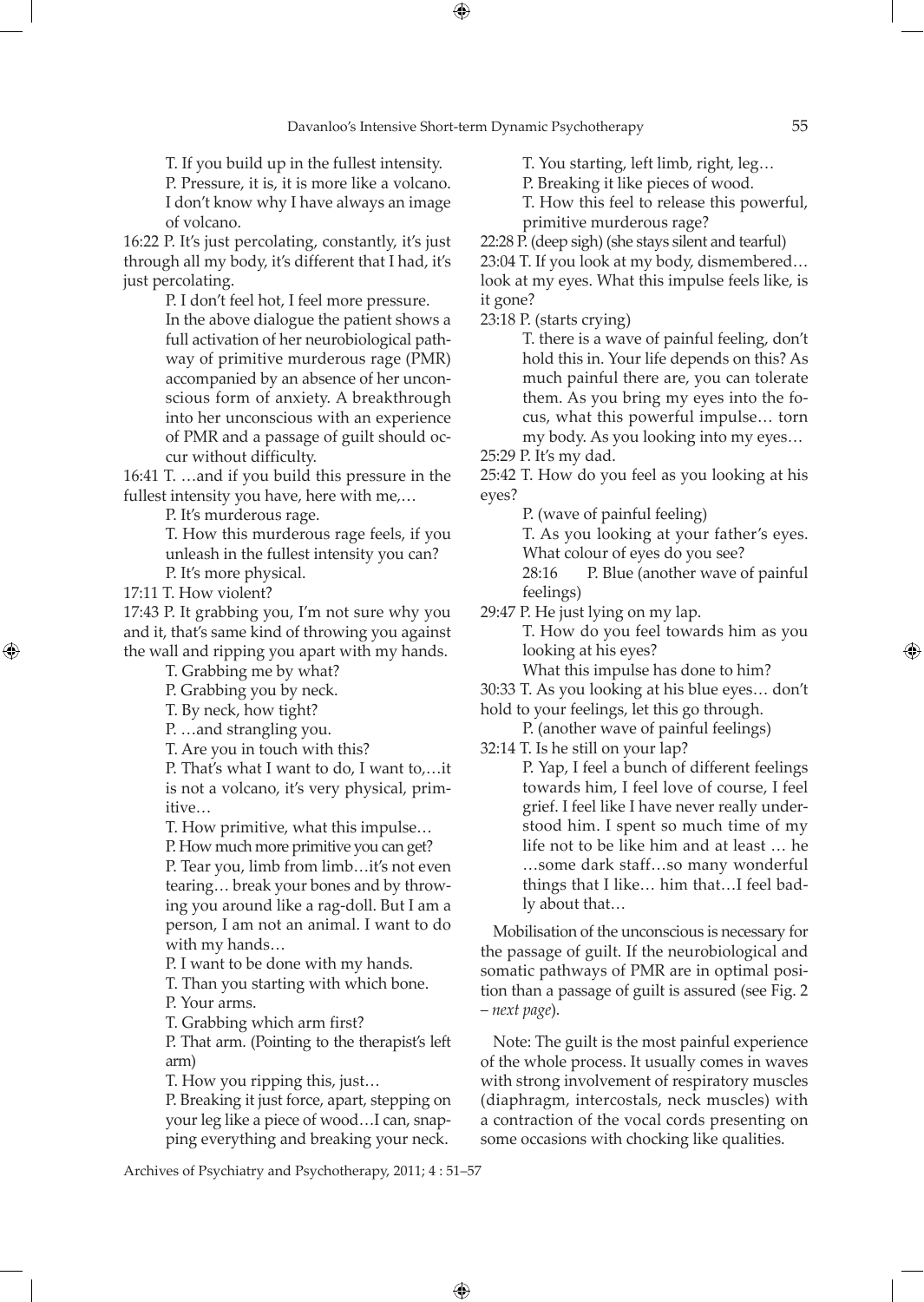$\bigoplus$ 



**Figure 2**. Parameters of mobilisation of the unconscious

T - transference

⊕

TCR - transference component of resistance

PMR - somatic and neurobiological pathways of primitive murderous rage

UTA – unconscious therapeutic alliance

Mobilisation or repetitive mobilisation and the passage of guilt are central factors in bringing about unconscious structural changes and the removal of symptoms and characterogical disturbances. As long as guilt is in operation the therapist should continue mobilisation of the patient's unconscious.

The experience of PMR and breakthrough into the unconscious does not constitute the end of the therapy process. The patient needs to experience series of breakthroughs of PMR e.g. in the mid spectrum disorders more than 10.

### **Psychic integration and multidimensional structural changes**

For psychic integration and multidimentional structural changes to occur, these processes should be applied soon after each breakthrough into the patient's unconscious. The patient's experience should be integrated so that the patient has a clear picture of his experience during the therapy and his unconscious material has been brought out during the session. For example while the patient experienced PMR during the above session, this does not actually happen during the therapy; "the murder" happened in the patient's past. The patient should learn about having PMR in their unconscious since early age (childhood) with its associated guilt and grief and its impairment on his/her intellectual functioning. This has resulted in an allowance by

the patient to be used and abused by others, not achieving full potential in their live etc. This represents a part of psychic integration.

During the process of multidimensional structural changes (which is extremely important in working with fragile character structure patients) the therapist should address anxiety first to increase tolerance of it, with restructuring of patient's defences.

In early sessions of therapy, the therapist has to keep the unconscious therapeutic alliance (UTA) "alive" by constantly increasing TCR ("pumping it up"). UTA previously referred to by Dr. Davanloo as a"dreaming while awake" [2] phenomena is introduced during the therapeutic process when the dynamic system of the unconscious is mobilised: neurobiological pathways of PMR and guilt are in maximum operation while anxiety is not noticeable.

An actual experience of the patient's underlying feelings is an indicator that UTA (see Fig. 2) is in a full operation and the reservoir of pathogenic feelings and conflicts are drained. At this point a process of working through is implemented as a part of the therapy with upcoming termination of the therapy. It is imperative that during this process the therapist monitors the affective response of the patient. There should be dominance of the affective responses over the cognitive during this phase of therapy. Threshold of affective over cognitive continuum is a regulator of the process of working through. There should not be any presence of resistance against emotional closeness at the end of the therapy.

⊕

#### **CONCLUSION**

 $\bigoplus$ 

In his later works, Freud talked about destructiveness of superego resistance [5] and other dominant instincts on the lives of patients [4] but his position regarding a therapeutic approach to demolish those resistances, remained pessimistic. On the other hand Davanloo's research shows that it is possible to deal with the resistance of superego (presently used in his writing as a major resistance of guilt). In cases of patients with neurotic spectrum disorders this task can be accomplished through direct access to patient's unconscious by bringing to the surface their impulses of murderous rage, experi-

Archives of Psychiatry and Psychotherapy, 2011; 4 : 51–57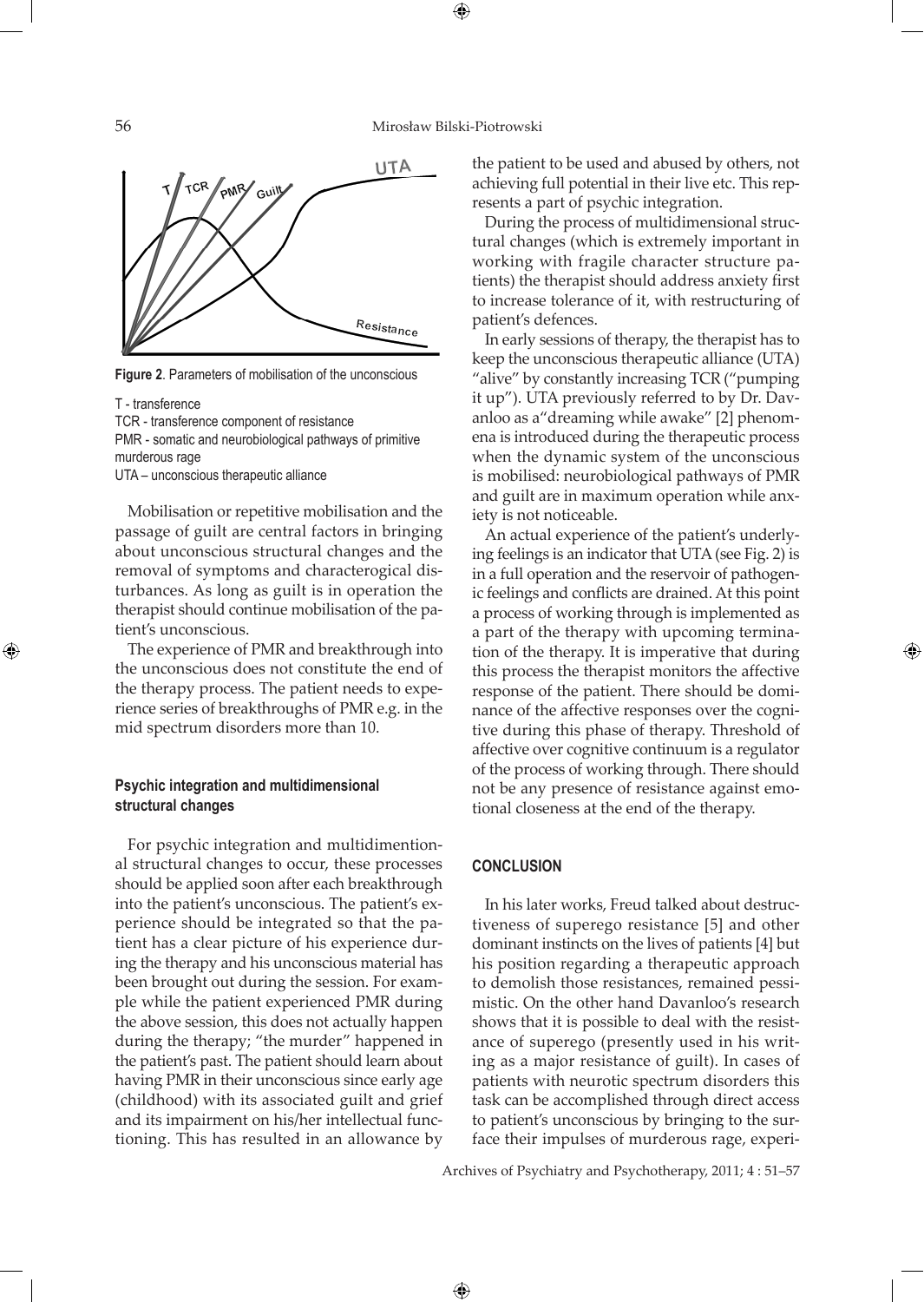ence them in the fullest intensity followed by experience of guilt feelings related to their generic figures. This process if done in systematic way creates permanent defusion of primitive murderous rage and guilt in the patient unconscious within their pathogenic organisation structure. It allows patients to give up their destructiveness in their life and towards their close ones.

### **REFERENCES**

 $\bigoplus$ 

1. Davanloo H. Intensive short-term dynamic psychotherapy. Selected papers of Habib Davanloo, MD. John Wiley & Sons, LTD; 2000.

- 2. Davanloo H. Unlocking the unconscious. Selected papers of Habib Davanloo, MD. John Wiley & Sons; 1995.
- 3. Ursano RJ, Norwood AE. Brief psychotherapy. Kaplan and Sadock's comprehensive textbook of psychiatry. 7th ed. Lippincott Williams & Wilkins; 2000. p. 2187–2200.
- 4. Freud S: Analysis terminable and interminable (1937), in Standard Edition of the Complete Psychological Works of Sigmund Freud, Vol. XXIII. Edited and translated by Strachey J. Vintage U.K. London, Random House; 2001. p. 209–253.
- 5. Freud S: An outline of psychoanalysis (1940), in Standard Edition of the Complete Psychological Works of Sigmund Freud, Vol. XXIII. Edited and translated by Strachey J. Vintage U.K. London, Random House; 2001. p. 141–209.

Archives of Psychiatry and Psychotherapy, 2011; 4 : 51–57

 $\bigoplus$ 

⊕